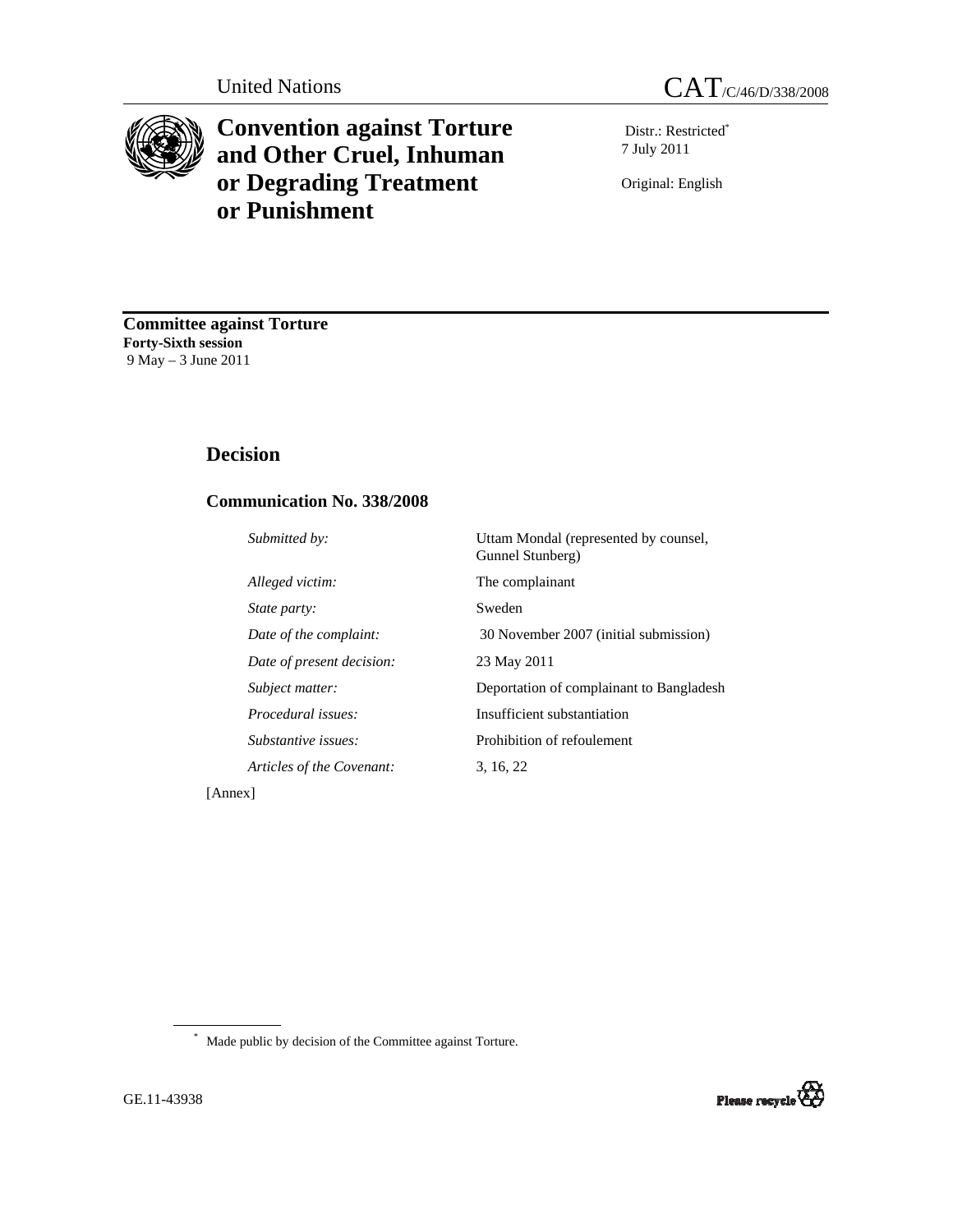## **Annex**

# **Decision of the Committee against Torture under article 22 of the Convention against Torture and Other Cruel, Inhuman or Degrading Treatment or Punishment (forty-sixth session)**

concerning

#### **Communication No. 338/2008**

| Submitted by:          | Uttam Mondal (represented by counsel,<br>Gunnel Stunberg) |
|------------------------|-----------------------------------------------------------|
| Alleged victim:        | The complainant                                           |
| State party:           | Sweden                                                    |
| Date of the complaint: | 30 November 2007 (initial submission)                     |

*The Committee against Torture*, established under article 17 of the Convention against Torture and Other Cruel, Inhuman or Degrading Treatment or Punishment,

*Meeting* on 23 May 2011,

*Having concluded* its consideration of complaint No. 338/2008, submitted to the Committee against Torture by Gunnel Stunberg on behalf of Uttam Mondal under article 22 of the Convention against Torture and Other Cruel, Inhuman or Degrading Treatment or Punishment,

*Having taken into account* all information made available to it by the complainant and the State party,

*Adopts* the following:

### **Decision under article 22, paragraph 7, of the Convention against Torture and Other Cruel, Inhuman or Degrading Treatment or Punishment**

1.1 The complainant is Mr. Uttam Mondal, a citizen of Bangladesh, currently awaiting deportation from Sweden. He claims that his deportation to Bangladesh would constitute a violation by Sweden of article 3 of the Convention against Torture and Other Cruel, Inhuman or Degrading Treatment or Punishment. He is represented by counsel, Gunnel Stunberg.

1.2 Under rule 108, paragraph 1, of the Committee's rules of procedure, the Committee requested the State party, not to expel the complainant to Bangladesh while his complaint was under consideration by the Committee.

#### **The facts as presented by the complainant**

2.1 The complainant was a political activist in Bangladesh, for a party named Bikolpo Dhara Bangladesh (BDB). The BDB was created in 2003, and the complainant joined it at the end of the same year. In 2004, he became the chairman of the party's youth's organization, Juba Dhara, in the district of Sreenagar. He organized meetings,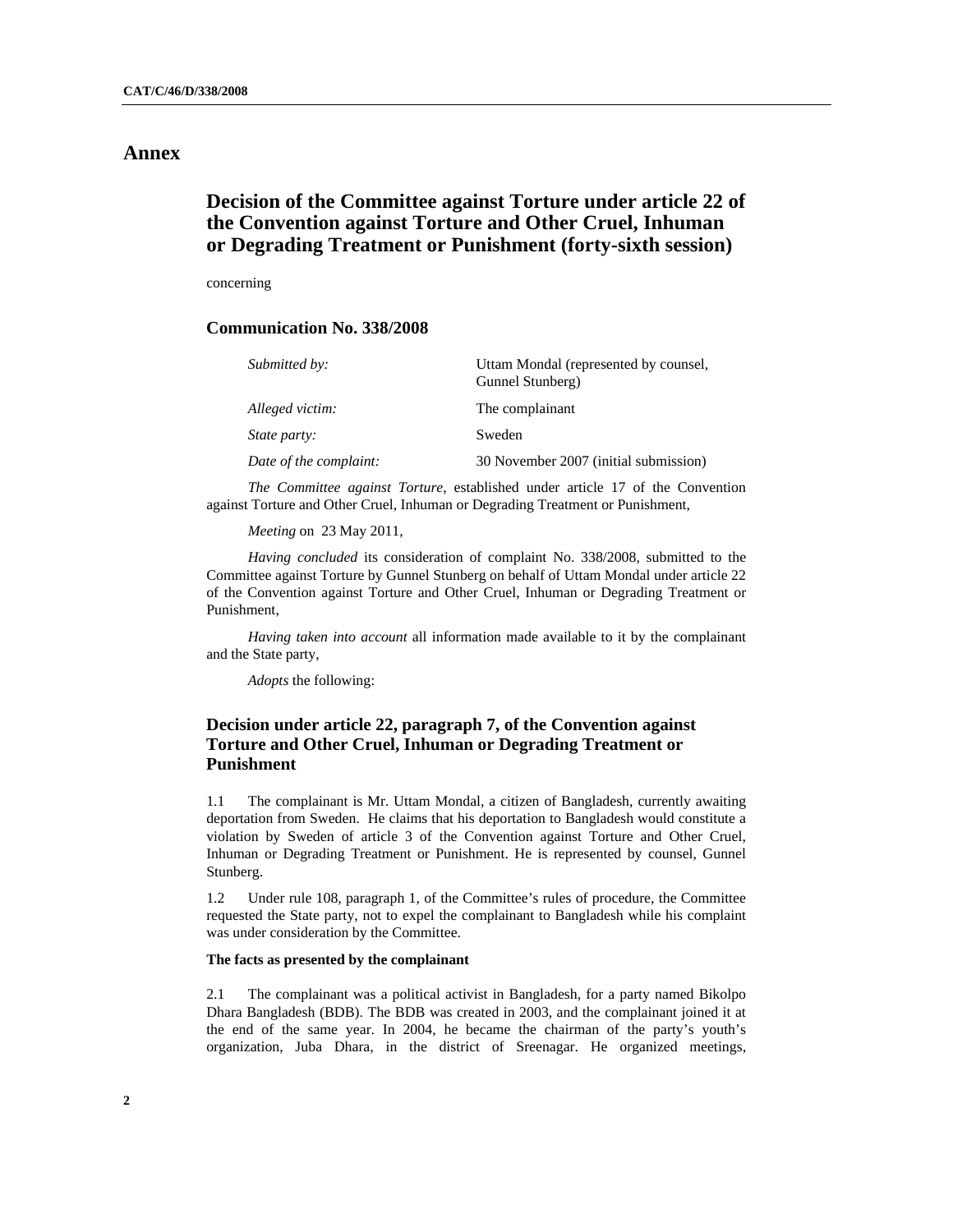demonstrations, held speeches, in close contact with Professor Chouwdhury, the founder of the party, and his son Mahi Chouwdhury. He also helped in organizing local committees of the party.

2.2 In 2004, Mahi Chouwdhury was elected as an MP from the BDB party. The complainant worked actively for the election, and allegedly had received several death threats from the rival Bangladesh National Party (BNP) militants. Both the complainant and the BDB's founder Professor Chouwdhury were members of the BNP before founding and joining the BDB. The complainant was warned that he would be killed, that the BNP would make false accusations against him to the police, that his brother would be kidnapped, and that his home would be destroyed. In the meantime, several supporters of the BDB were persecuted by the police.

2.3 On 20 June 2004, during a celebration of the BDB victory, a close friend of the complainant was killed by the BNP supporters. On 21 June 2004, the BDB held a demonstration in protest against the killing. When the complainant returned at his home, the police arrested him and informed him that he was suspected of having killed his friend because of political rivalry. He was brought to the police station and charged with the murder. He was asked to confess guilty, and when he refused, the police officers beat him with iron bars on the sole of his feet, he was hang upside down, beaten with riffle butts and fists, and burned with cigarettes on his back. The officers allegedly have also put a hot iron in his rectum, as a result of what he had lost consciousness. He was kept at the police station for 48 hours and was released only because Mahi Chouwdhury bribed the police. After his release, the complainant went to the Dhaka Clinic, and was treated there for a week.

2.4 On 10 August 2004, the complainant was arrested again. He was accused of having attacked "Khaleda Zia's" motorcade in 1999. The complainant was kept in custody for three days, and was again released after the payment of a bribe. In the meantime, however, he was asked to testify against the other accused persons for the attack in question, and after his refusal to cooperate, he was allegedly raped by three officers. After release, he was placed in the hospital and remained there for five days.

2.5 The complainant is a Hindu, a religious minority group which is allegedly harassed and persecuted in Bangladesh. He claims that Muslims try to take possession of the Hindu's land by force or by false papers and destroy their prayer houses. The complainant's family's prayer house was among those destroyed. Hindu women are raped, and Hindus are systematically discriminated against at work.

2.6 The complainant claims that he is an active homosexual. A Muslim friend of his informed other people about this fact and as a result, the Imam of the area issued a death fatwa against him. Few days after his release from his second arrest, the complainant's house was surrounded by a group of Muslims searching for him, who subjected his family to violence and caused several material damages, vandalizing the family's grocery store. He further claims Hinduism also forbids homosexual relations and that, for this reason, he had had problems with his family. When he was leaving his home town, stones were thrown at him and his family refused to talk to him.

2.7 The complainant then decided to go to Dhaka. There he found out that not only Islamist fundamentalists but also the police was searching for him because of the false accusations against him and because of his homosexuality. He decided then to leave the country. Mahi Chouwdhury organized his flight, through a smuggler. He adds that, while in Dhaka, he tried to commit suicide.

2.8 After his arrival in Sweden, the complainant contacted his family, and found out that the local Imam and other individuals forced them to leave the area. The complainant's boyfriend was also obliged to leave Bangladesh shortly after his departure.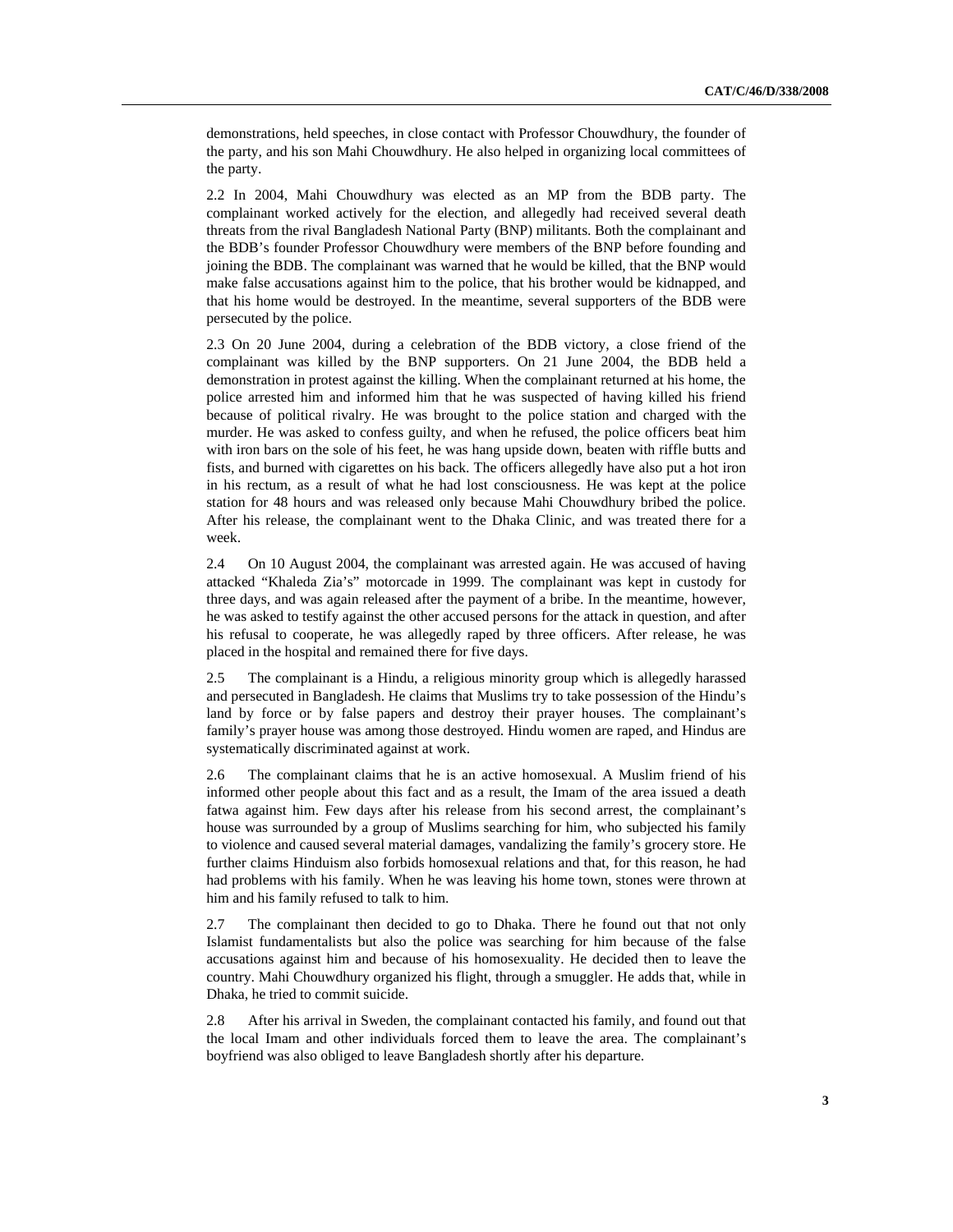2.9 In support of his claims, he had presented his national passport, the Mosque's fatwa against him, as well as certificates of his membership in BDB, a press article, and Swedish medical journal.

2.10 On 15 June 2005, the Migration Board rejected the complainant's asylum application. The Board noted first, that the complainant failed to establish his identity as his passport was damaged. The complainant's political activities were not placed at doubt, but the Board noted that they had been only limited in time and in place. As to the torture allegations, the Board concluded that it was an isolated act, and that the complainant should have complained at higher level in order to report the torture. The Board did not find any evidence that a criminal case against the complainant was ongoing in Bangladesh. The religious faith of the complainant has not, according to the Board, given him problems so as to make him in need of protection. The Board had admitted that homosexuality was criminalized in Bangladesh and could be punished with life imprisonment. In practice, however, there is no active persecution of homosexuals in Bangladesh.

2.11 On appeal, the complainant affirmed that he had been in touch with Mr. Mahi Chouwdhury in August 2005, who informed him that the police was still investigating the accusations against the complainant. The procedure was at a preliminary stage and was confidential. The complainant adds that his family has disappeared. Even though a few pages of his passport were missing, they did not include those containing his name, address, photograph, etc. In relation to his political activities, he contended that even though his political activities were conducted only locally, he had been arrested and tortured on two occasions because of them.

2.12 In relation to his religion and homosexuality, the complainant has pointed out that these two grounds combined aggravate his situation in Bangladesh. The fact that he is a Hindu makes it more probable for him to be sentenced to life imprisonment because of his homosexuality than if he would be a Muslim in the same situation. He also pointed out that the Migration Board has omitted to comment on the fatwa issued against him.

2.13 The Migration Board of Appeals ceased to exist in March 2006, and the complainant's case was referred to the Stockholm Migration Court. The complainant added to his complaint, inter alia, medical certificates issued in 2006 and 2007, by Swedish medical specialists, who concluded that the complainant suffered from Post Traumatic Stress Syndrome and depression, and that he would need a long and continuous treatment.

2.14 On 3 April 2007, the Court found that the information before it did not permit it to doubt on Mr. Mondal's credibility. It concluded, however, that the complainant failed to establish that in Bangladesh he would be persecuted because of his past political opinions. The Court further concluded, in relation to the complainant's homosexuality, that he again failed to prove that he would be persecuted on this ground. With regard to persecution based on religion, the Court found that the mere fact that he belonged to a minority group did not constitute sufficient reason. Finally, the Court found that the complainant had not made it probable that there existed reasons to believe that he would be punished with death penalty, or subjected to ill-treatment or torture, in relation to his allegations that there was a risk to be arrested again. The court found no humanitarian reasons to grant a residence permit to the complainant.

2.15 The complainant appealed this decision with the Supreme Court of Migrations Appeals. On 31 August 2007, the Supreme Court of Migrations Appeals rejected the complaint.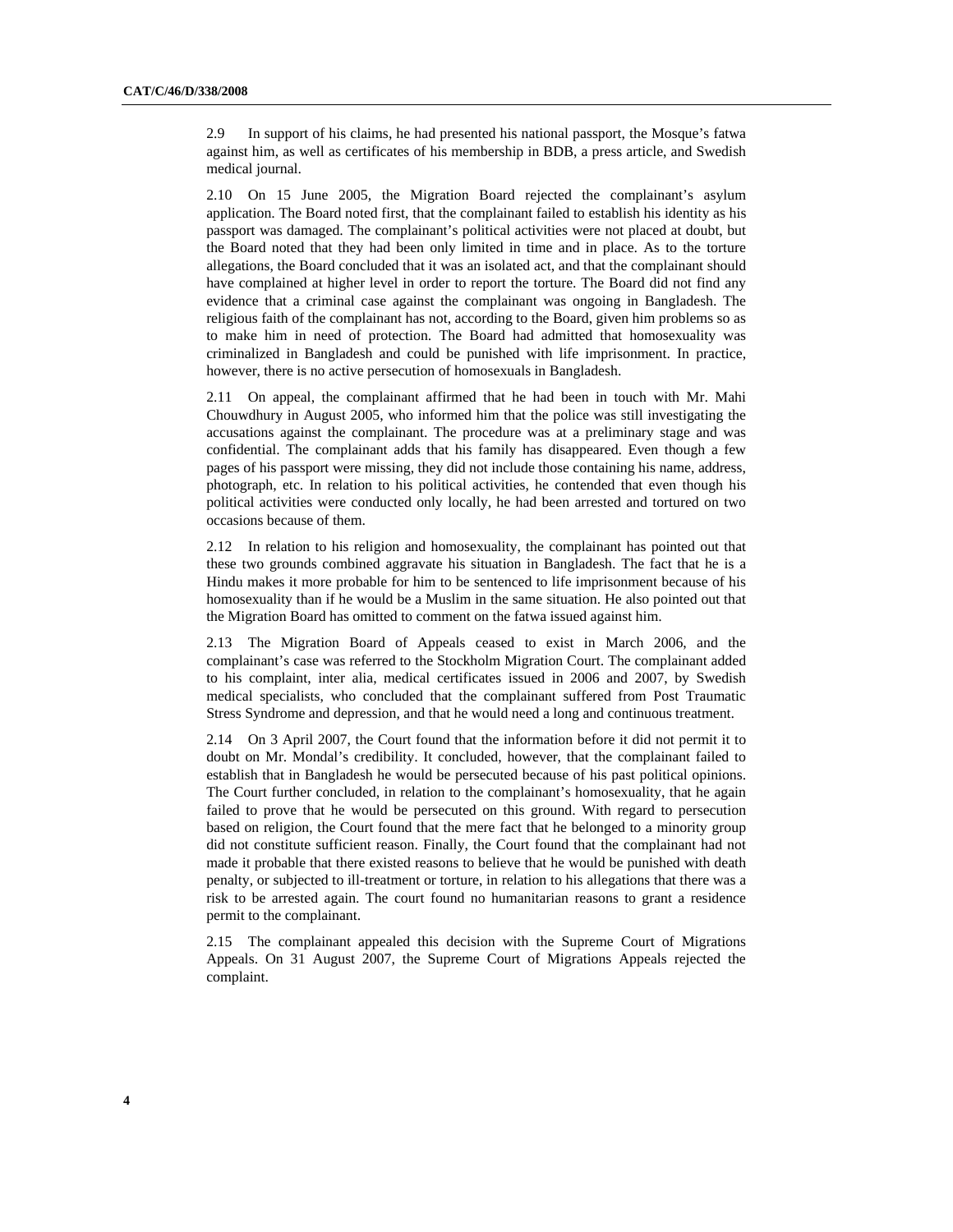#### **The complaint**

3.1 The complainant refers to reports on human rights violations in Bangladesh by nongovernmental organizations and claims that in case of his forced return to Bangladesh, Sweden would violate his rights under articles 3 and 16 of the Convention.

3.2 On 16 April 2008 under rule 108, paragraph 1, of the Committee's rules of procedure, the Committee requested the State party, not to expel the complainant to Bangladesh while his complaint was under consideration by the Committee.

#### **State party's observations on the admissibility and the merits**

#### *On admissibility*

4.1 On 30 October 2008, acknowledged that all available domestic remedies have been exhausted. However it maintains that the complainant's assertion that he is at risk of being treated in a manner that would amount to a breach of article 3 of the Convention fails to rise to a basic level of substantiation.

4.2 As for the claims under article 16 of the Convention, the State party questions the applicability of this article. It refers to the Committee's prior jurisprudence and submits that his claims under article 16 should be inadmissible *ratione meteriae*. It submits that the claims under article 16 is incompatible with the Convention and fails to raise to the basic level of substantiation.

#### *On the merits*

4.3 The State party acknowledges that the human rights situation in Bangladesh is problematic. Even if it has extensive legislation for the protection of human rights, in practice the situation is inadequate. It refers to reports by several human rights organizations and agencies<sup>1</sup> and submits that violence is a pervasive feature of politics in Bangladesh. Supporters of different political parties clash with each other and with police during rallies and demonstrations. Although the Bangladesh Constitution prohibits torture and cruel, inhuman and degrading punishment, the police reportedly use torture, beatings and other forms of abuse while interrogating suspects. Those responsible for torture are rarely punished. In January 2007, after the declaration of state of emergency and postponement of elections, the Government's human rights record has worsened. It adds that although there was a significant drop in extrajudicial killings by security forces, there remain serious abuses. The Government generally respects the rights to practice the religion of one's choice, however religious minorities are disadvantaged in practice in such areas as access to government jobs and political office. Nearly ten percent of the population is Hindu. Homosexual acts are illegal, however the legislation is used selectively.

4.4 The State party refers to the Committee's jurisprudence and submits that concerns regarding the human rights situation in Bangladesh cannot lead to the conclusion that persons liable to be arrested on criminal charges *ipso facto* face a real risk of torture. It submits that the material before the Committee does not indicate that the complainant would now be in danger of politically motivated persecution and that he would be particularly vulnerable during a possible period of detention. Thus, even if it were shown

<sup>&</sup>lt;sup>1</sup> Swedish Ministry of Foreign Affairs. Report on Human Rights 2007; US State Department Report., 2007; British Home Office Guidance Note, 2007. Amnesty International Annual Report 2008; Human Rights Watch report 2007.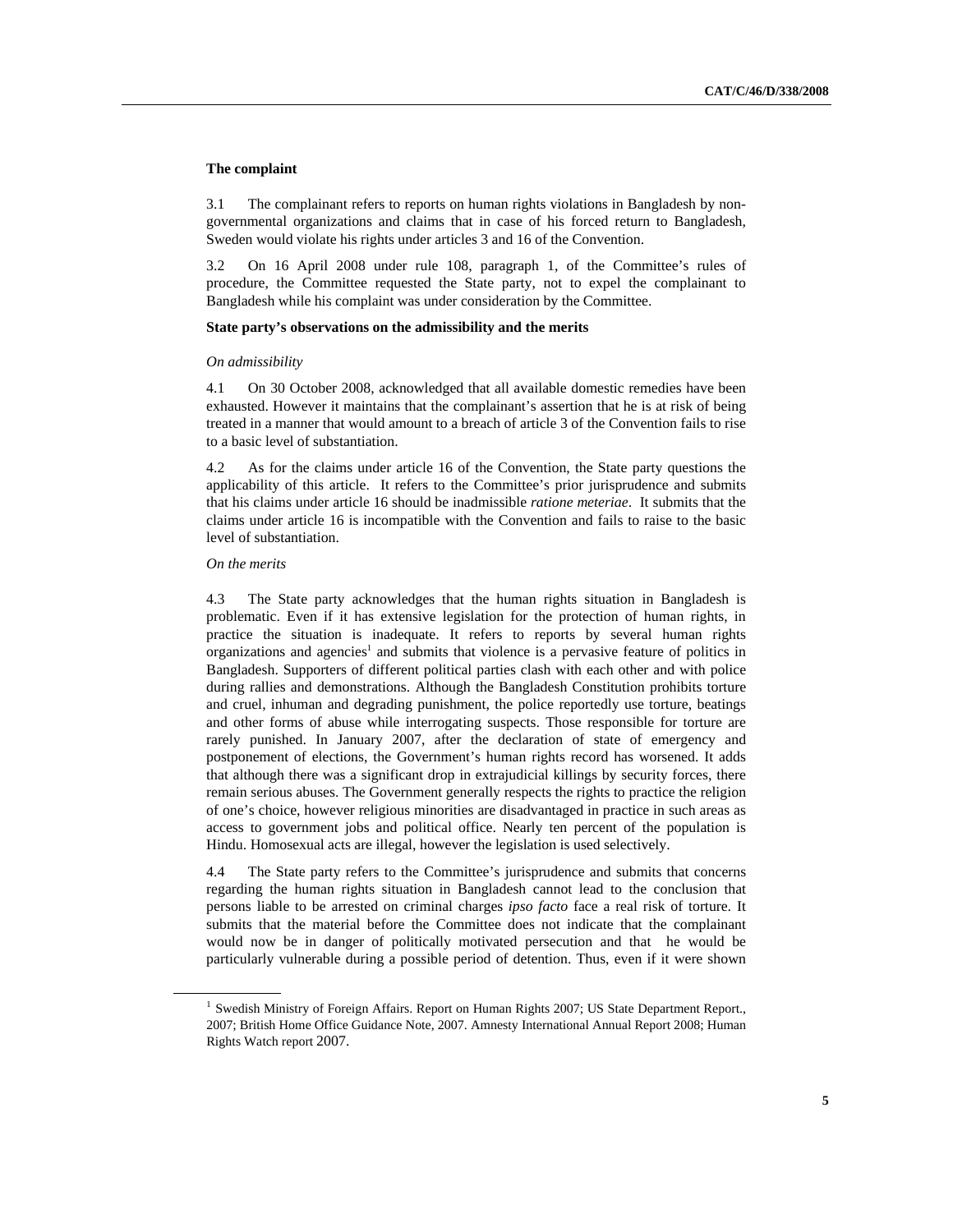that the complainant is at risk of being detained upon his return to Bangladesh, this does not constitute substantial grounds for believing that he would be in danger of being subjected to torture.

4.5 The State party submits that several provisions of both the 1989 Aliens Act and the 2005 Aliens Act reflect the same principles as that laid down in article 3, paragraph 1, of the Convention. Thus the Swedish authorities apply the same kind of test when considering an application for asylum under the Aliens Act as the Committee. It adds that the national authority conducting the asylum interview is in a very good position to assess the information submitted by the asylum seeker and to estimate the credibility of his or her claims. It mentions that the Migration Board took its decision after two interviews conducted with the complainant. The second interview lasted for two hours. Thus, it had sufficient information which taken together with the facts and documentation in the case, ensured that it had a solid basis for its assessment of the complainant's need for protection.

4.6 The State party adds that in his complaint to the Committee, the complainant has not provided any detailed explanation of why his expulsion to Bangladesh would be in violation of the Convention. He confined only the fact that he risks being arrested on return to Bangladesh and therefore also being subjected to torture. It adds that the complaint is too vague, imprecise and lacking in details on important points to be examined on the merits.

4.7 The political situation in Bangladesh has changed since the complainant left the country. According to the complainant, it was the ruling party, the BNP, that persecuted him and initiated false accusations against him. The complainant submitted an undated letter from Mahi Chowdhuri that he is under the threat from BNP members. However, the BNP is no longer the ruling party in Bangladesh. The country is at the moment run by a caretaker Government and will continue to be so until general elections have been held. Since BNP does not have the same position as it did when the complainant left Bangladesh, the risk of being exposed to harassment by the authorities at the instigation of that party should have diminished considerably.

4.8 The State party adds that the complainant has not, with the exception of the above statement from Mahi Chowdhuri, submitted any documents supporting his claim that he is currently of interest to the Bangladeshi authorities owing to his political involvement or for any other reason. During the second interview by the Migration authorities he stated that he had no documents regarding the false accusations against him. He also stated that he had not filed any complaint against the police officers who maltreated him. Nor has he provided any details or further information as to the present situation concerning the alleged accusations. He has argued that it is not possible to get hold of any evidence as long as the preliminary investigation is going on. However, the State party contends that in the proceedings before the Migration Board the complainant mentioned a document that was shown to him at the clinic in Dhaka, containing a list of suspected persons and including his name. He has also been able to get other documents from Bangladesh, allegedly from the same person who showed him the aforementioned list. It has therefore been questioned why it has been impossible for him to get hold of evidence of the alleged cases against him.

4.9 The State party also refers to the decisions by the Migration Board and Migration Court that the complainant does not appear to have held any leading position within the party. It contends that due to the length of his political involvement (less than a year) and also the amount of time that has passed since the political involvement and the alleged instances of torture the complainant would not be a political figure of such importance and of such interest to the authorities to believe that he would be in danger of being subjected to persecution upon his return. The complainant's former party has joined the Liberal Democratic Party and ceased to exist. Should the risk of persecution still exist it would be of a local character and he could therefore in any event secure his safety by moving within the country.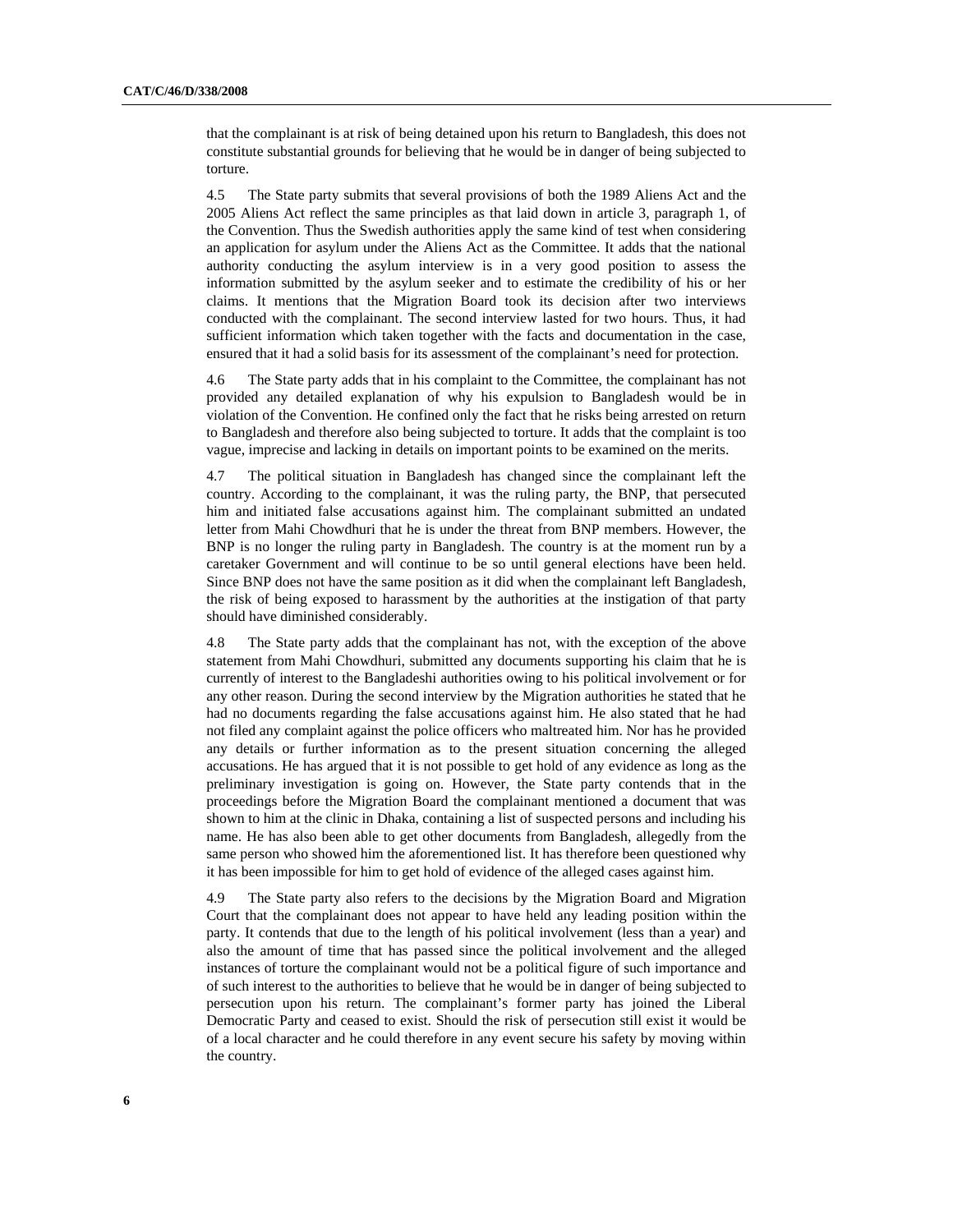4.10 Regarding the complainant's past experience of torture, the State party notes that his request for a torture injuries examination was rejected by the Migration Board. It contends that he does not seem to have insisted on the examination after that, nor has he had the alleged torture injuries documented at his own initiative. The medical documentation that has been submitted by the complainant to both the Swedish Migration authorities and the Committee, focuses on the complainant's mental health. The only exception is the two Discharge certificates from the Dhaka Clinic that certify "cut injuries and laceration analfimere." The State party refers to the Committee's jurisprudence and states that the aim of the Committee's examination is to determine whether the complainant would risk being subjected to torture now, if returned to his home country. It submits that should the Committee considers it to be established that the complainant has been subjected to torture by the Bangladeshi police in the manner he has asserted, this does not mean that he has thereby substantiated his claim that he will risk torture if returned to his country of origin.

4.11 The State party refers to the Migration Court relating the complainant's sexual orientation and his family's knowledge about this. He had had a relationship with his boyfriend since 1997 and they lived together in his house. He stated that no one found it strange as it was not unusual for two men to live together. It questions how he was able to keep his sexual orientation from his family as he had been living for such a long time in a relationship with another man. It states that homosexual acts are illegal in Bangladesh under its Penal Code. The sanction may be imprisonment for life. However, according to the information provided in human rights reports on Bangladesh it rarely happens that a person is prosecuted under this section. It also adds that the human rights reports do not support the conclusion that Bangladeshi authorities are actively persecuting homosexuals or that there is a general need of protection for homosexual asylum seekers from Bangladesh. The biggest problem for homosexuals is the social stigma that follows for homosexuals and other persons living outside the social norms of the Bangladeshi society. The complainant did not submit any documents supporting his claim or otherwise substantiated his claim that he is currently of interest to the Bangladeshi authorities owing to his sexual orientation. However should he be of interest to Bangladeshi authorities, he would most probably be able to live and work in other places in Bangladesh where he is not previously known. The certificate from the Swedish Federation for Lesbian, Gay, Bisexual and Transgender Rights submitted by the complainant is not an expert opinion as has been alleged by the complainant. The same is in relation to the later certificate from the same federation dated 27 January 2007 also submitted to the Committee.

4.12 It submits that in order to support his claim that he risks being persecuted and even killed by Islamic fundamentalists because of his sexual orientation, the complainant submitted a poster with a proclamation of the fatwa that has been put on him. The poster with the fatwa and his face on it has been spread in various areas but he does not know if it has been spread in the whole country. It submits that the Government in Bangladesh is secular, even if a religion forms a platform for certain political parties and Shari'a is not formally implemented. It also questions whether there is a risk that the complainant may now be of interest to Islamic fundamentalists, considering the time that has elapsed since he left Bangladesh. According to information available on Bangladesh fatwa does not gain legal force. However if such a risk exist, it would most certainly be of a local character so that the complainant would be able to secure his safety by moving within the country. The State party admits that the Migration Board did not consider the fatwa but the complainant does not know to what extent the fatwa has been spread and he has no evidence of this being the case.

4.13 As to the complainant's claim that Hindus are hindered in their religious activities, that the Muslims try to get their lands by illegal means and that they are disadvantaged as regards to access to jobs, the State party submits that the kind of difficulties that minority groups like Hindus may experience in Bangladesh can hardly be considered to amount to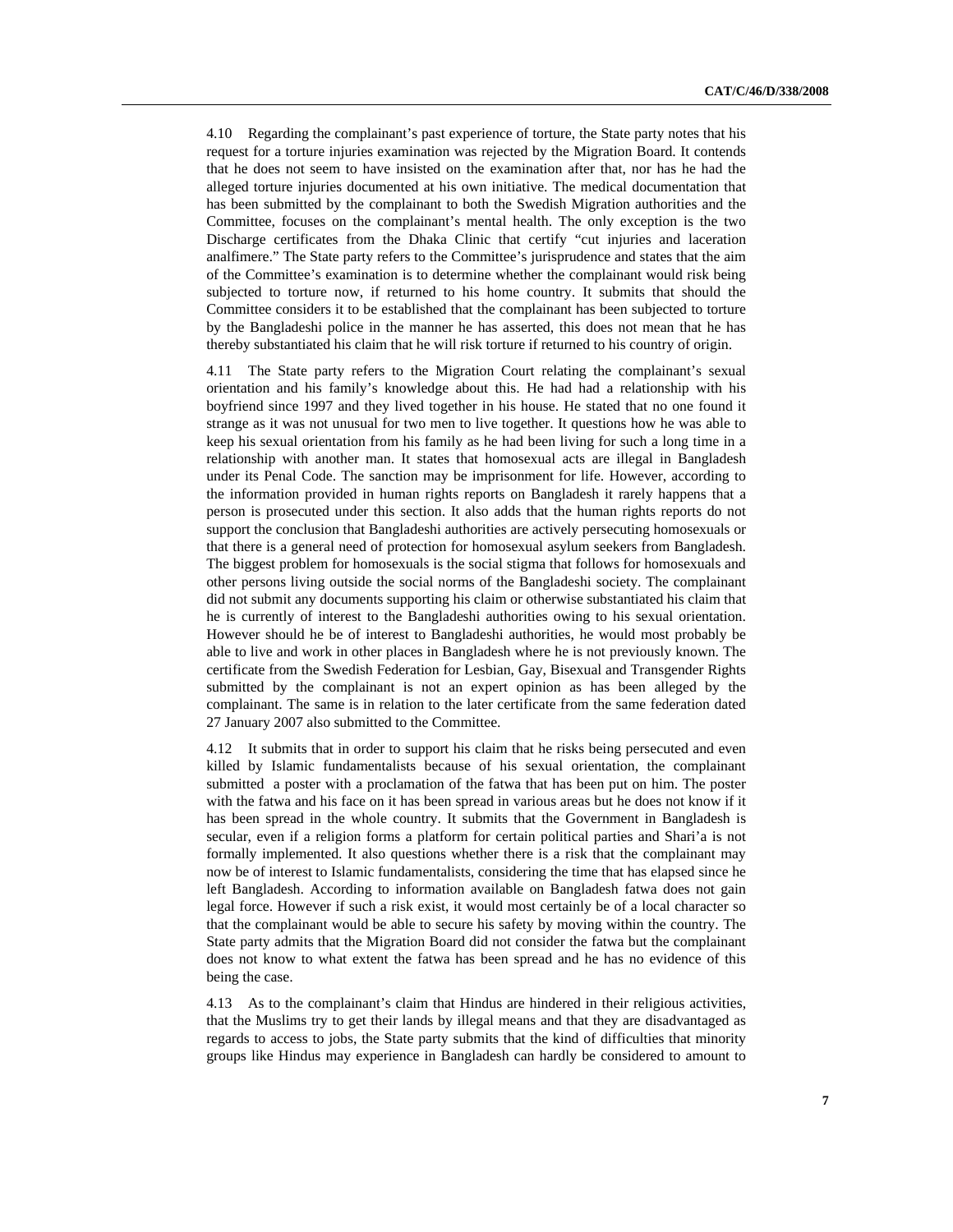persecution on the part of the Bangladeshi authorities, let alone torture within the meaning of article 1. It refers to human rights reports and concludes that any persecution of Hindu people on religious grounds that may occur does not emanate from the state. Nor does such persecution takes place with the consent or acquiescence of the State. Furthermore, regarding the complainant's reference to an occasion when the members of his family were attacked due to their Hindu belief and their place for prayer was destroyed, it notes that the complainant himself was not at home at that time and there is nothing to indicate that he himself was the target of religious persecution.

4.14 As to the allegations of violation of article 16, the State party submits that the complainant does not provide any reason why there would be such a violation. It refers to the Committee's jurisprudence<sup>2</sup> and contends that aggravation of the complainant's health due to deportation would not amount to the type of cruel, inhuman or degrading treatment envisaged by article 16 of the Convention.

4.15 The State party refers to the medical opinion by one Dr. Ziad Yanes, a specialist in psychiatry which was submitted by the complainant and which the State party contends is a reproduction of his story. The complainant has also invoked two medical certificates by Dr. Asa Magnusson. The State party submits that at the initial interview the complainant stated that he was worried but not suffering from any mental illness, however from the medical documentation it is evident that his health has deteriorated during his time in Sweden. Dr. Magnusson's certificate states that his health has improved due to the treatment he has been given. The State party submits that should he need medical care in his native country because of his mental health problems, it appears that such care is available at least in the big cities. Therefore, the possible aggravation of his health that his deportation might cause would not amount to the type of treatment covered by article 16.

#### **Complainant's comments on the State party's observations on the admissibility and the merits**

5.1 On 4 September 2009, the complainant submitted executive summaries of the medical investigation into his torture injuries, which state that he was tortured twice in 2004 by the Bangladeshi police. He describes the methods of torture which include, being hit with fisteriron, iron rods, riffle butts and police batons. He also claims being cut by bayonets, burnt with cigarettes, whipped under the feet, hung upside down, water treatment, rape and others. As a result, he developed chronic pain in his joints, pain in his feet while walking and itch in his skin. He also provides the summaries of the conclusion by one Dr. Edston, who found scar tissue in his head, both arms, his torso and both legs.

5.2 The complainant submits a summary of examination by one Dr Soegndergaard, which states that he was committed to hospital care due to suicide attempts and confirms that he has clear symptoms of PTSD.

5.3 As to the State party's argument that his complaint does not rise to the basic level of substantiation, the complainant submits that he has shown grounds that he would be personally at risk if returned to Bangladesh. He claims that the evidence submitted, including the medical certificates, show that he has been subjected to torture by Bangladeshi authorities and claims that there continues to exist a substantial, personal and foreseeable risk of torture, if he is returned to Bangladesh.

5.4 The complainant contends that the State party did not in any way specify its argument that his claims are manifestly unfounded. The documents submitted as well as his statement provide detailed and specific information. Being highly traumatized, he cannot be

 $2$  G.R.B. v Sweden 83/1997. Views adopted on 15 May 1998.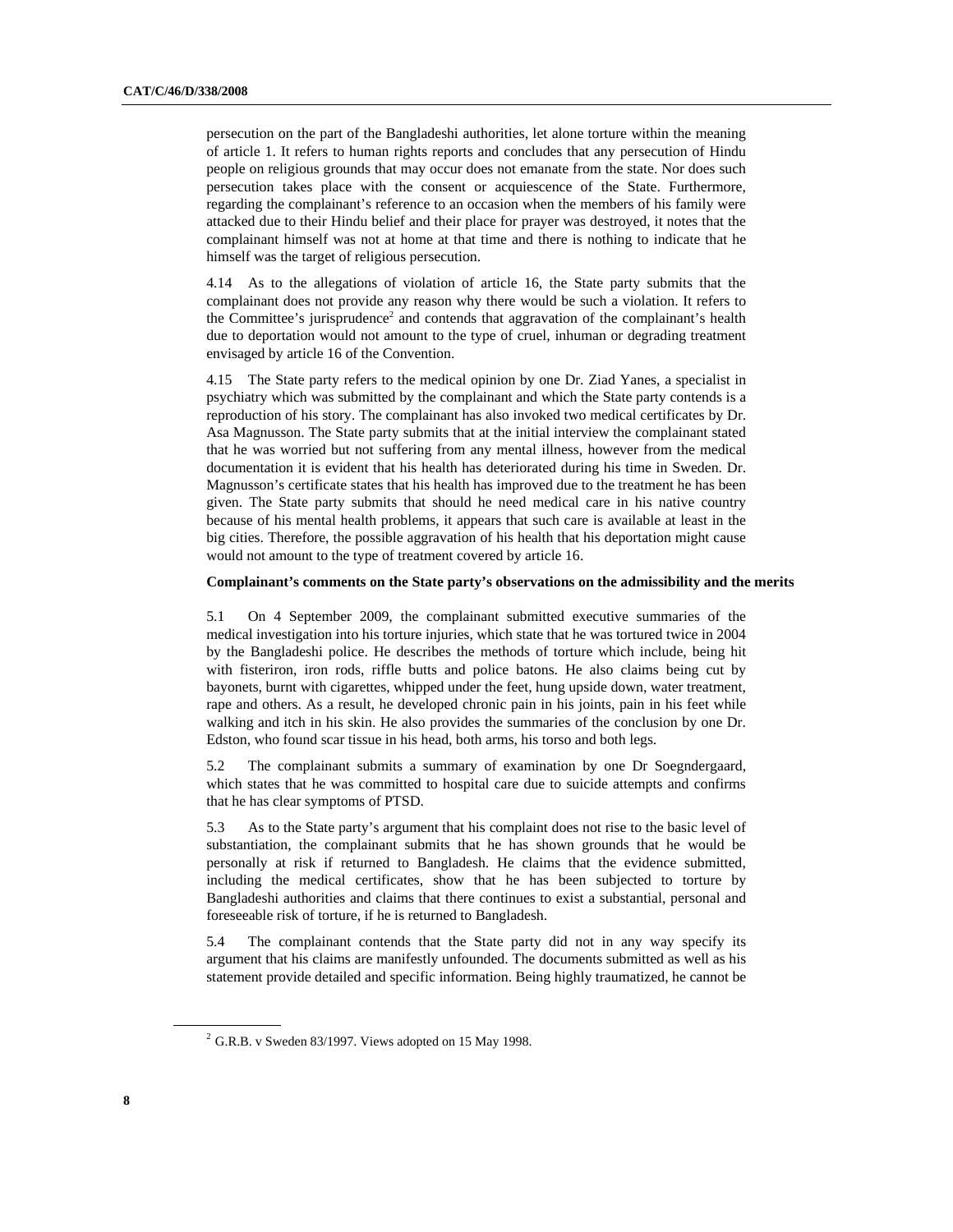demanded to give exact and detailed account of everything that has taken place, as it was not humanly possible.

5.5 As to the general situation in Bangladesh he submits that the situation has developed even further, namely the Awami League has won the election in December last year, however he points out that BNP has still a power and the opponents of BNP are still being subjected to persecution.

#### **Issues and proceedings before the Committee**

#### *Consideration of admissibility*

6.1 Before considering any claim contained in a communication, the Committee against Torture must decide whether or not it is admissible under article 22 of the Convention. The Committee has ascertained, as it is required to do under article 22, paragraph 5 (a), of the Convention, that the same matter has not been, and is not being examined under another procedure of international investigation or settlement.

6.2 In accordance with article 22, paragraph 5 (b), of the Convention, the Committee does not consider any complaint, unless it has ascertained that the complainant has exhausted all available domestic remedies. The Committee notes the State party's acknowledgment that domestic remedies have been exhausted and thus finds that the complainant has complied with the requirements in article 22, paragraph 5 (b).

6.3 The Committee notes that no arguments or evidence have been submitted in substantiation of the claim under article 16 of the Convention, and therefore the Committee concludes that this claim has not been substantiated for the purposes of admissibility. This part of the communication is thus inadmissible.

6.4 On the alleged violation of article 3, the Committee is of the opinion that the arguments before it raise substantive issues, which should be dealt with on the merits and not on admissibility alone. Accordingly, the Committee finds this part of the communication admissible and proceeds to its consideration.

#### *Consideration of merits*

7.1 The Committee must determine whether the forced return of the complainant to Bangladesh would violate the State party's obligations under article 3, paragraph 1, of the Convention not to expel or return ('refouler') an individual to another State, where there are substantial grounds for believing that he or she would be in danger of being subjected to torture.

7.2 The Committee must decide, pursuant to paragraph 1 of article 3, whether there are substantial grounds for believing that the complainant would be in danger of being subjected to torture upon return to Bangladesh. In reaching this decision, the Committee must take into account all relevant considerations, pursuant to article 3, paragraph 2, including the existence of a consistent pattern of gross, flagrant or mass violations of human rights. In this regard, the Committee notes that the State party acknowledged that the general human rights situation in Bangladesh has worsened and that torture, beating and other forms of abuse are used by the police while interrogating suspects.

7.3. The aim of the present determination, however, is to establish whether the complainant would be personally at risk of being subjected to torture in Bangladesh after his return. A consistent pattern of gross, flagrant or mass violations of human rights in Bangladesh, would not as such constitute sufficient grounds for determining that he would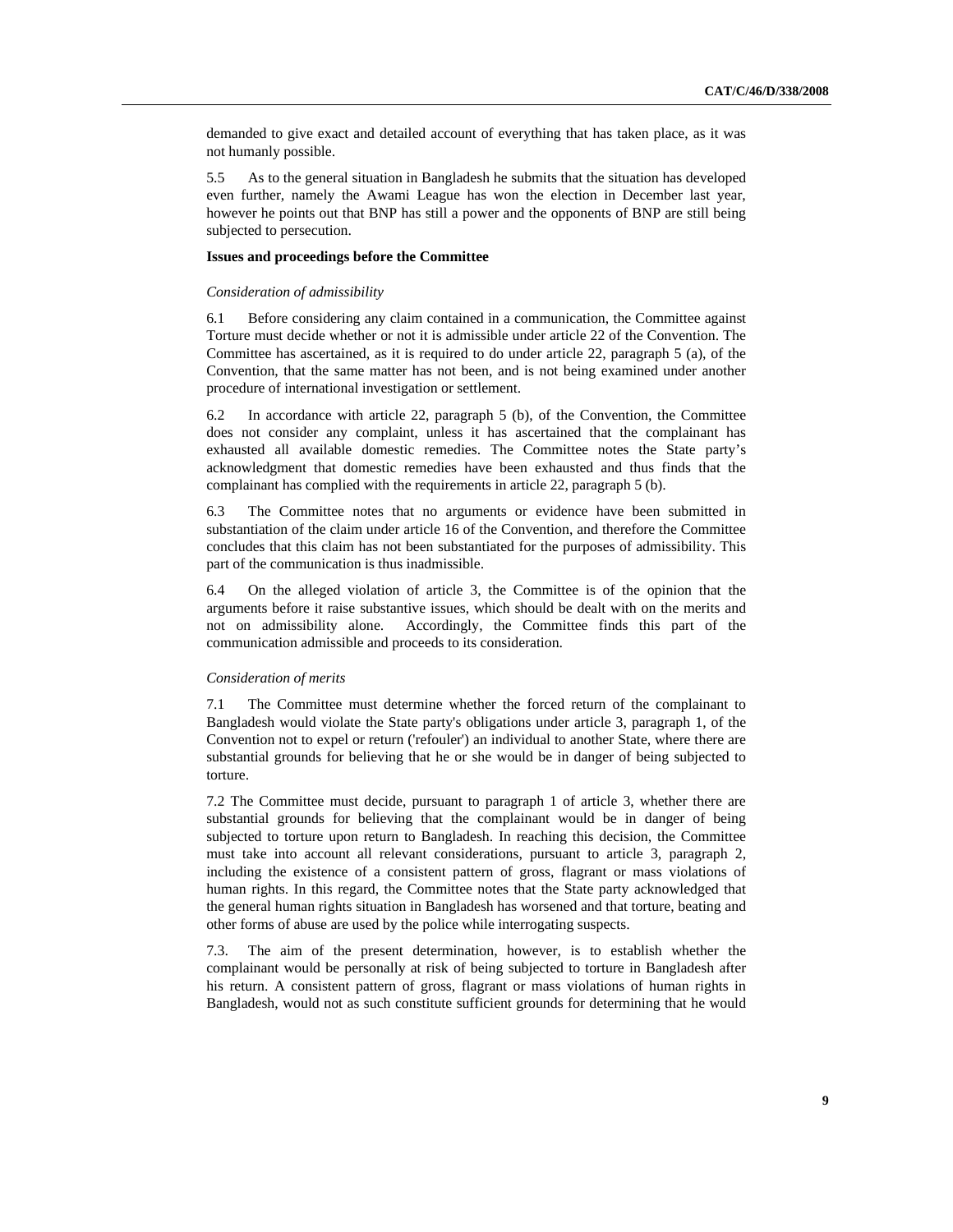be in danger of being subjected to torture after his return to that country; specific grounds must exist indicating that he would be personally at risk.<sup>3</sup> The Committee notes the complainant's claim that he is at a particular risk of torture in Bangladesh due to his religion and sexual orientation. The State party argued that any persecution of Hindu people on religious grounds that may occur does not emanate from the State and noted that the complainant did not submit any documents supporting his claim. As for his sexual orientation, the State party acknowledged that homosexual acts are illegal under the Penal Code and can entail imprisonment for life in Bangladesh. In this regard, the Committee notes that the State party's argument that Bangladeshi authorities are not actively persecuting homosexuals does not rule out that such prosecution can occur.

7.4 Concerning the fatwa issued against the complainant because of his sexual orientation, the Committee considers that the State party's argument that the complainant did not know to what extent the poster with the fatwa had been spread within Bangladesh, and that it may only have been of a local character, is unjustified as it would be impossible for the complainant to prove the contrary given that he is outside the country, it would be impossible for him to prove the contrary. Furthermore, the notion of "local danger" does not provide for measurable criteria and is not sufficient to dissipate totally the personal danger of being tortured. The Committee also notes the State party's argument that the complainant does not appear to be of interest to Islamic fundamentalists, considering the time that has elapsed since he left Bangladesh, however it considers that the State party did not provide sufficient argument on how lapse of time has diminished the risk of persecution based on the complainant's sexual orientation.

 7.5 As for the complainant's arguments that he will be persecuted because of his past political activities, the Committee notes the State party's argument that the BNP is no longer the ruling party in Bangladesh and does not have the same position as it did when the complainant left Bangladesh. The Committee however notes that the political situation in Bangladesh remains unstable with violence and rivalry among various political parties and there continues to be many instances of violence based on political beliefs. The Committee also notes that the State party did not question that the complainant was subjected to torture in the past, albeit that in the State party's view this was an isolated act. Furthermore, the State party acknowledged that torture is still practiced in Bangladesh and that those responsible are rarely punished.

7.6 As for the medical documentation submitted by the complainant regarding the consequences of past torture, while recalling its jurisprudence<sup>4</sup> that previous experience of torture is but one consideration in determining whether a person faces a personal risk of torture upon return to his country of origin, the Committee notes that the medical reports confirm a causal link between the complainant's bodily injuries, his current psychological state and the ill-treatment he suffered in 2004.

7.7 In light of the arguments provided above, and in particular the findings in the medical report, the complainant's political activities in the past and the risk of persecution on the basis of his homosexuality combined with the fact that he belongs to a minority Hindu group, the Committee considers that the complainant has provided sufficient evidence to show that he personally runs a real and foreseeable risk of being subjected to torture were he to be returned to his country of origin. In the circumstances, the Committee concludes that the expulsion of the complainant to Bangladesh would constitute a violation of the State party's obligations under article 3 of the Convention.

<sup>3</sup> *MAK v. Germany, 214/2002. Views adopted 5 May 2004.*

 <sup>4</sup> *M.S.H. v. Sweden 235/2003*. *Views adopted on 14 November 2005.*